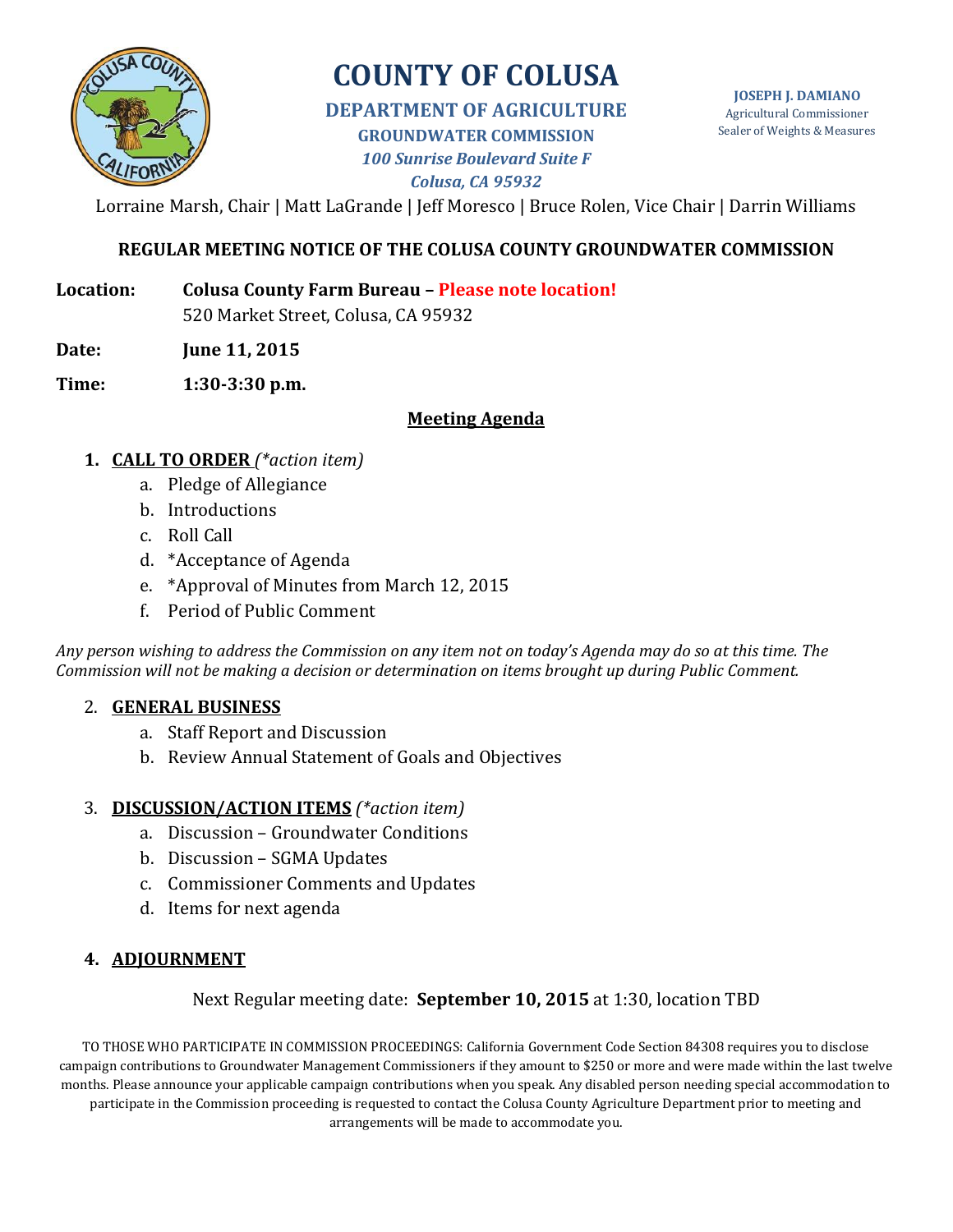## **Regular Meeting of the Colusa County Groundwater Commission**

**DRAFT Meeting Minutes**

# **March 12, 2015; 1:30 p.m. – 3:30 p.m. Colusa County Farm Bureau, 520 Market Street, Colusa CA 95932**

#### **1. Call to order**

*Meeting was called to order at 1:30 p.m. by commissioner Lorraine Marsh*

#### **b. Introductions**

*In attendance: Mary Fahey: Colusa County Ag Department Elly Guttierez, Colusa County Ag Department Joe Damiano, Colusa County Ag Commissioner Bryan Busch: RD 108 Gene Beauchamp, Landowner, CDMWC Board Member Kim Gallagher, Landowner Robert Harper: Peterson Ranch Shelly Murphy: CCWD Oscar Serrano: CCIC Roy Hull: DWR Derrick Strain, Landowner Jim LaGrande, Landowner Ben Carter, Water Users Group member Denise Carter, Colusa County Supervisor*

# **c. Roll call**  *Commissioners present: Lorraine Marsh Jeff Moresco Mark Morris Bruce Rolen Darrin Williams Commissioners absent: None*

#### **d. Acceptance of agenda**

*Motion made by: Williams Seconded by: Rolen Vote: Approved unanimously*

#### **e. Approval of Minutes from January 15, 2015**

*Motion accept Minutes as presented for January 15, 2015 Motion by: Williams Seconded by: Moresco Vote: Approved unanimously*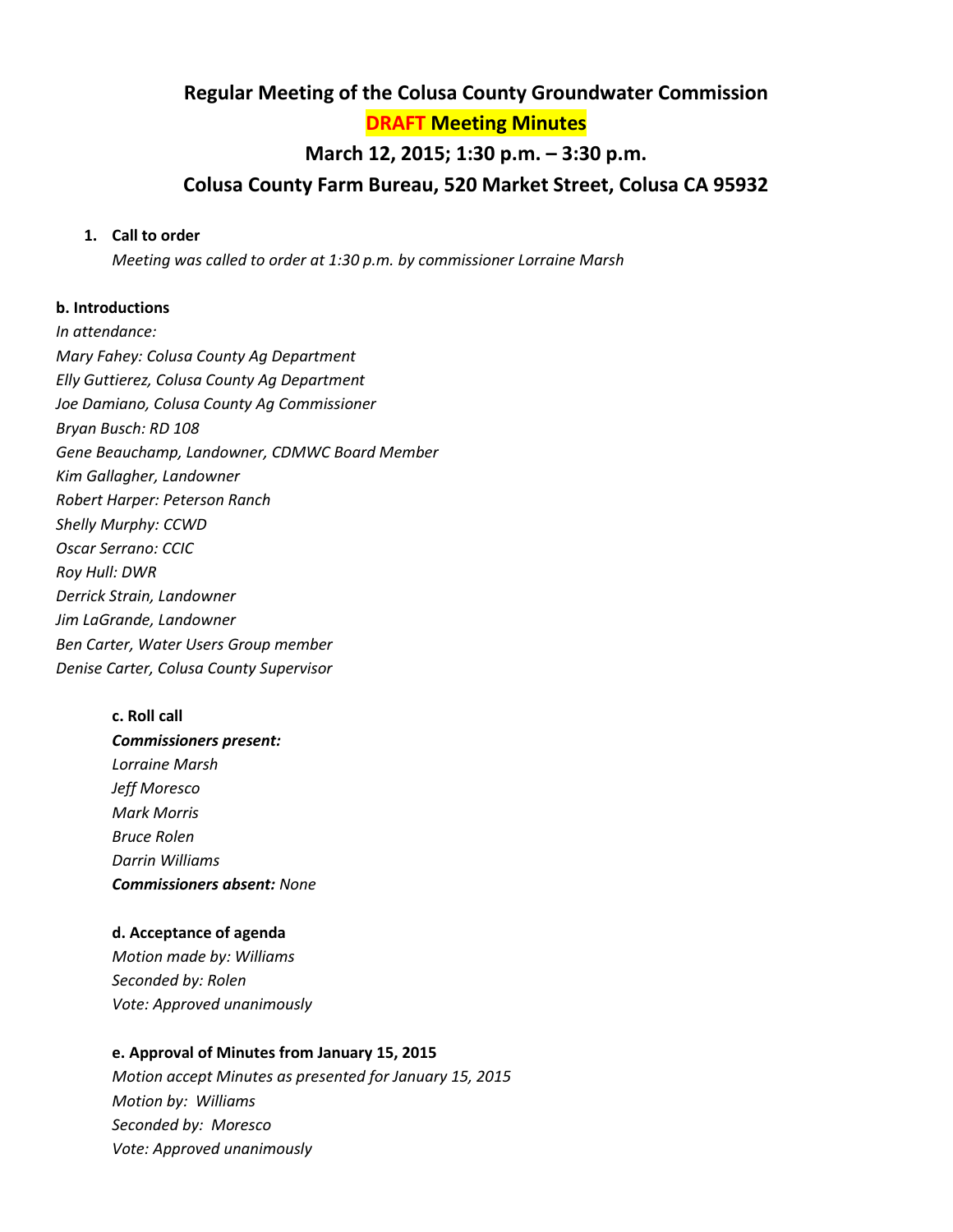#### **Approval of minutes from February 4, 2015**

*Motion on the table: To accept Minutes as presented for February 4, 2015 Motion by: Morris Seconded by: Darrin Williams Vote: Approved unanimously*

#### **f. Comments by commissioners**

*There were no comments from commissioners*

#### **g. Period of Public Comment**

*There were no comments from the public*

#### **2. GENERAL BUSINESS**

#### **a. Staff report on upcoming meetings with Local Agencies to discuss Groundwater Legislation and Groundwater Sustainability Agency (GSA) formation**

*Report by Mary Fahey: Staff is coordinating two meetings with local agencies that are eligible to be Groundwater Sustainability Agencies (GSAs). One meeting will be with Irrigation Districts and Reclamation Districts. The other meeting will be with local government agencies. The purpose of these meetings is to get an idea of the different agencies' thoughts and ideas regarding formation of the GSA/GSAs for the two groundwater basins we will need to manage. Meeting date with the Irrigation Districts will be April 17, 1:30-3:30. Meeting date with the Local Government Agencies is still to be determined.*

#### **b. Staff report on upcoming Public Meeting to provide information on groundwater activities**

*Ms. Fahey reports that staff is also coordinating a public outreach meeting. People are concerned about new Ground*  Water legislation and there is misinformation circulating. We are trying to address that. The public outreach meeting will *be May 12th at the Colusa Fairgrounds from 6:30pm to 8:30pm. Items on the agenda will be a brief overview of water law; Roy Hull from DWR will be giving a presentation about groundwater conditions in the local area. Also someone from DWR will present information about SGMA. There will also be a supervisor there to discuss the County perspective on the new Groundwater Legislation.*

*Ms. Fahey also reports that the TST is still working on the monitoring network. They have broken the county out into 4 quarters and have started with the south west quarter of the county. There are a lot of data gaps in that area. They will move on and solicit land owners to volunteer monitoring their wells to fill those data gaps. Roy Hull from DWR reports that we know where we are monitoring and where we need to monitor. Commissioner Darrin Williams asked if they have a good mix of depths. Roy answers, yes they do. Commissioner Rolen mentions that is the "hotbed" area of this county. It is very important to see if they can get a lot of information from land owners in that area. Ms. Fahey mentions that is why they centered the focus on that area. Several landowners have stepped forward who are willing to have the county monitor their wells for groundwater levels. Ms. Fahey would like to put together a voluntary monitoring network so they can merge more data into the monitoring program. The county would monitor the voluntary wells.*

*Question from public: what town is monitored? Ms. Fahey explains that the monitoring network will include the entire county. They are in the process of updating the monitoring grid, starting with the quadrant of the county that is south of Hwy 20 and west of I-5. The Southeast quadrant will be evvaluated next. It's a program we will continue to build on over time.*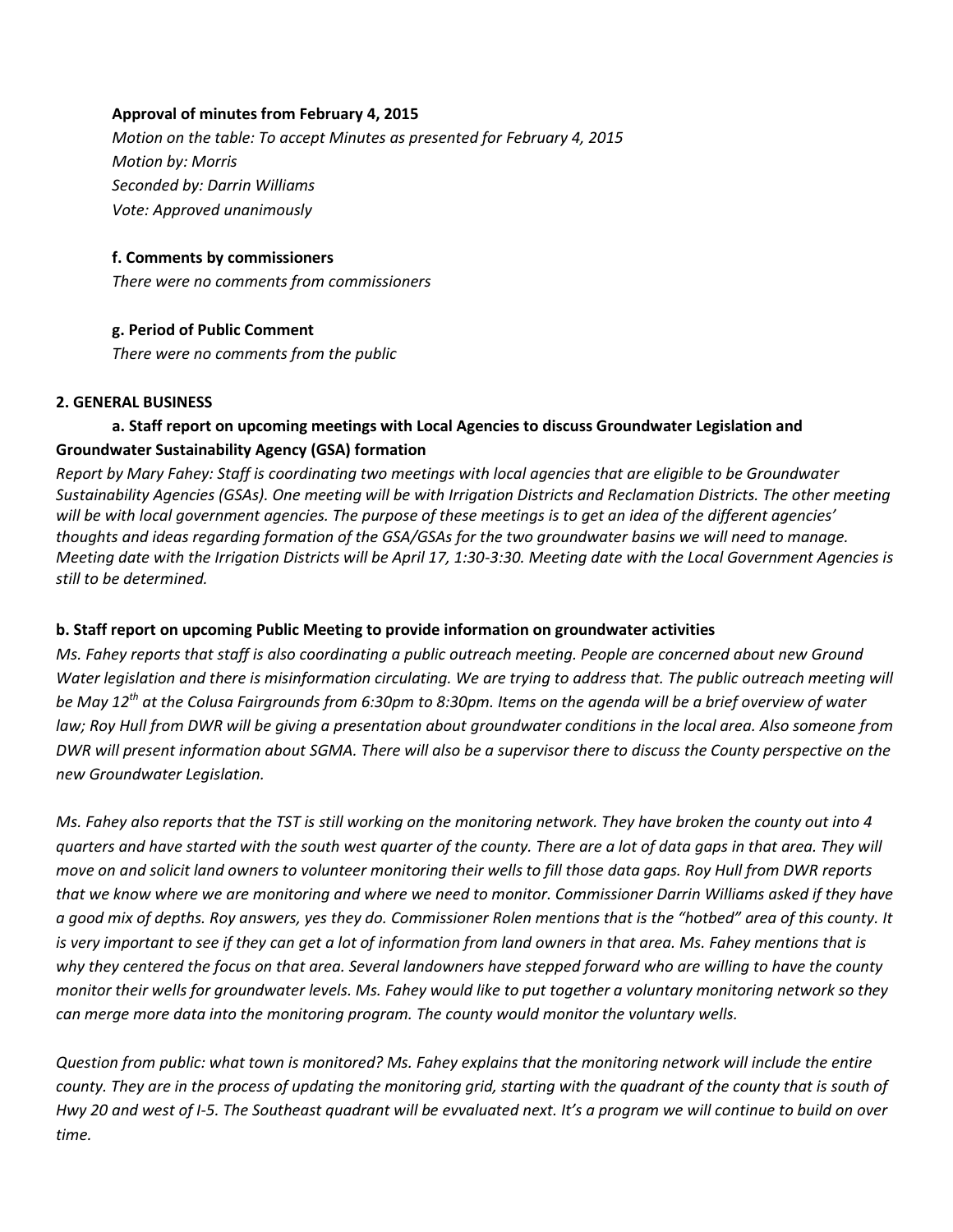*Commissioner Morris asks: if the county is going to have money to monitor wells? Joe Damiano reports that they are working on the budget now and will see what resources are available.*

*Ms. Fahey further reports that DWR is still completing their 2014 land and water use report, which will help us evaluate groundwater and surface water use in the county.* 

*Ms. Fahey mentions that she had a conversation with MBK Engineers and at this point they are not aware of any proposed out-of-county groundwater substitution transfer proposals from Colusa County.* 

*There was brief discussion on groundwater sustainability agencies.* 

*Commissioner Rolen asked if all GSA's have to coordinate together?* 

*Ms. Fahey answered, yes and if not, the County and basin will lose local control.*

*Roy Hull mentions the state looks at the procedure of how they will evaluate all these plans and see if the plans will manage sustainably. DWR will be evaluating these plans. He also stated there is going to be an opportunity to adjust basin boundaries. The draft will be coming out this summer. The final regulations are due Jan. 1, 2016. They are also working on best practices on how to establish plans.* 

*Ben Carter (WUG member) asked if there are any other agencies that want to be a GSA?* 

*Shelly Murphy, Colusa County Water Agency states that her District is planning a public hearing to start the process to become a GSA.*

*Commissioner Rolen replied that GCID may be interested.* 

*Ms. Fahey explains that eligible agencies can partner together to be one GSA.* 

*Commissioner Morris asked if there are plans to coordinate with Glenn and Yolo Counties.*

*Ms. Fahey responded that she has been communicating with both counties.*

*Commissioner Marsh asked where we are on the process of the County's GSA.* 

*Ms. Fahey replied that the county is planning the outreach meetings and starting those conversations and that ideally the county would like to see a partnership with other agencies but it is still an ongoing discussion. There will be an update at the next meeting.*

#### **3. DISCUSSION/ACTION ITEMS**

#### **a. Review proposed updates to the GW Management Ordinance**

*Ms. Fahey handed out copies of the suggested amendments to the ordinance. She mentions she would like to go through the document item by item. Ms. Fahey mentioned that whatever recommendation the commission comes up with today will go to council for legal review by an attorney with Water Law expertise. After Council review, the document will then be presented at two public hearings and the Board of Supervisors will have the ultimate say.* 

#### *Changes discussed:*

*43-1 (a) Date change. July 2012.*

*43-1 (b) Grammatical. The word "The" on the second line.* 

*43-1 (c) Updated crop estimates for 2013* 

*43-1(e) Section was stricken. It is no longer relevant.* 

*Ms. Fahey asked for consensus on all the above changes from commission and all agreed.*

*43:1 (f) Change language: "for any transfer purposes" language inserted*

*-Consensus from commissioners.* 

*Page 2. At top of page: (for in-county transfers) language ".... Also essential for information gathering and monitoring purposes…". This language is formally saying we will have review for in-county transfers.*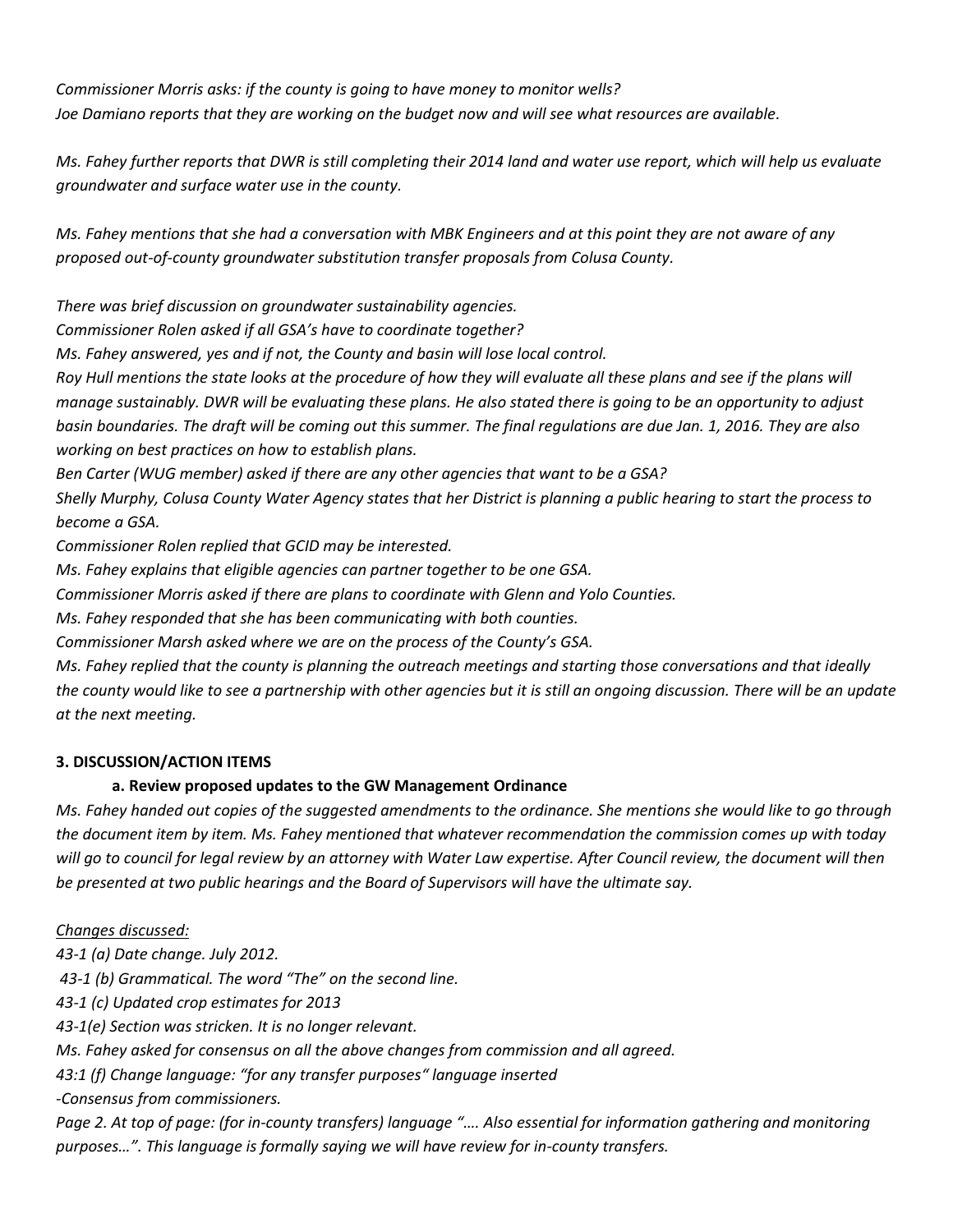*43-1 (g) "…and other stakeholders within the groundwater basin…" language inserted*

*-Consensus from Commissioners*

*43-1 (p) "for any transfer purposes" language inserted in two places*

*Page 4. There was a reference to Glenn County that wasn't necessary. Struck out.* 

*Page 5. Added Section 43-3 Administrative review for export for sale for use within the county.* 

*Replace "export" with "transfer." Brief discussion involving two scenarios when dealing with transfers, groundwater substitution transfers vs. groundwater transfers such as Warren Act contracts. Commissioners agree that language is needed which considers both scenarios.* 

*-Consensus from commission on all the above.* 

*43-4 "for any transfer purposes" language inserted*

*43-6 Administrative Structure. Updated language to reflect current structure.* 

*43-7 Application for permit. For ease of reading, the following language was struck: "…for out of county groundwater substitution transfers…"*

*Page 7, Drought language:* 

*Ms. Fahey provided options for changes to choose from.* 

*Commissioner Williams: sec 43-5 exclusions for permit requirements paragraph C.) page 6 allows local agencies to continue with historical practices. With option 1, does it prohibit that?* 

*Ms. Fahey thought that it will not preclude districts with contiguous lands from transferring across county boundaries, but this will be referred to Council.* 

*Commissioners agree that this language should be taken to County Council.*

*Mr. Busch, RD 108 (WUG member) expressed concerns for having blanket drought language, that it does not address whether or not a particular transfer is causing impact to the aquifer*

*Suggestion by Commissioner Williams that the drought language should pertain to out of basin transfers rather than out of county.*

*Suggestion by Commissioner Williams to add a fourth scenario, " a zero allocation for north of delta contractors." Commissioner Marsh commented: what we are addressing during a zero allocation is the situation where the aquifer is under significant pressure; we need to take additional steps to protect it. It seems to be a valuable addition to option 1. Commissioner Moresco commented: change language to address some of the other concerns. At this point in time we don't have enough data to demonstrate that we won't cause effect. Would like option 1 and change "prohibit" to something more flexible.* 

*Roy Hull commented: if you can demonstrate recharge to the basins, it gives you some latitude in respect to being able to do transfers because you're mitigating the harm.*

*Suggestion from Commissioner Moresco: change "prohibit" to "restricted"* 

*Commissioner Rolen suggested that Ms. Fahey and Mr. Damiano take this to council to put in the proper language and we will go from there.* 

*Ben Carter suggested: Put the quality criteria under section 10 to say extraction will not diminish the water quality. Roy Hull will look into the part that describes "critical year" because we only know what was critical last year.* 

*Consensus from commission on Drought Language, Option 1 with the addition of out of basin language and the scenario of a zero allocation for north of Delta water districts*

*Bottom of Page 8 –Ben Carter mentions that there are two (d), change the second (d) to (e)*

*Page 9. 43-11 a list of conditions that will apply to all permits*

*Commissioner Williams: On the Monitoring Plan, we should set criteria on monitoring during the transfer so we can stay on top of any problems. We need to know if there will be some mitigation needed.* 

*Ms. Fahey: Darrin at MBK has agreed that they can provide monitoring information monthly. It's just a matter of adding someone to their email list when sending that information out.*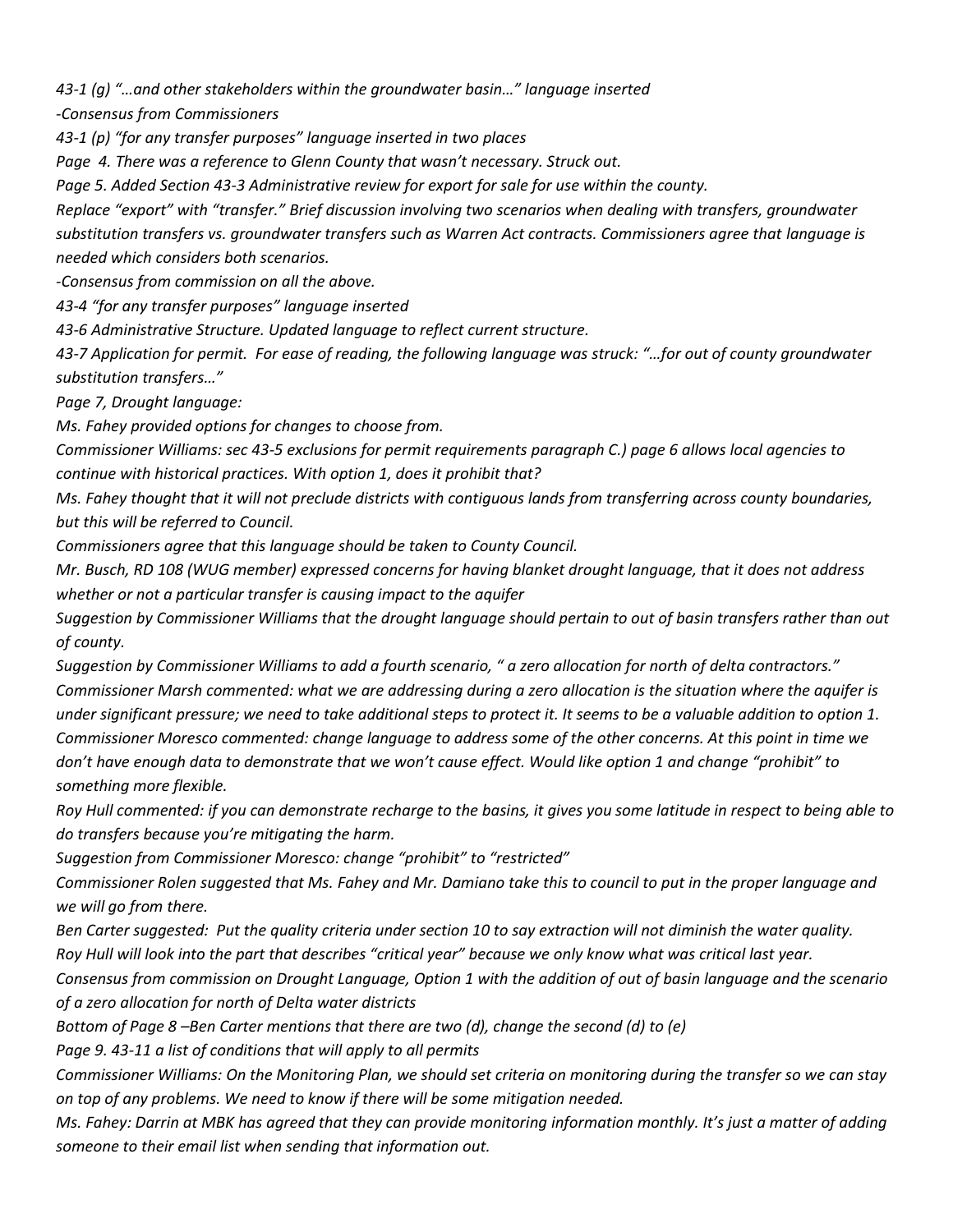*Roy Hull adds that sometimes the pumps go on before DWR is notified and there is no baseline for monitoring. Commissioner Marsh suggested we should establish criteria for monitoring.* 

*Mr. Hull adds: Water transfers will sometimes get ignored in some cases because the concern is getting the water transferred.* 

*Commissioner Marsh commented: That is why we need to have this in our permit process because we are concerned with effective data gathering. Put into our conditions that we do require monitoring before pumping begins. It was determined to put into the Conditions Item g. Baseline groundwater levels will be provided to the Commission prior to pumping resuming.*

*43-15 Change Permit Term "not to exceed one water year" rather than "three years"*

## **a. Possible action to recommend proposed Ordinance updates, and forward to Council for review prior to presenting to BOS.**

*Ms. Fahey asked for other comments from commission or others Motion to approve changes as discussed Moved by: Commissioner Moresco Seconded by: Commissioner Williams Vote: Approved unanimously*

#### **c. Items for next agenda**

*Ms. Fahey mentions we will be discussing Groundwater Legislation at the next meeting in June.*

*Supervisor Denise Carter addressed the GWC thanking everyone for their time and effort addressing these changes. It has been difficult work, but very important.*

#### **4. ADJOURNMENT**

*Motion to adjourn Moved by: Commissioner Rolen Seconded by: Commissioner Morris Voted: Unanimous Meeting was adjourned at 3:17 pm.*  **Next regular meeting date: June 11, 2015 at 1:30pm Location TBD**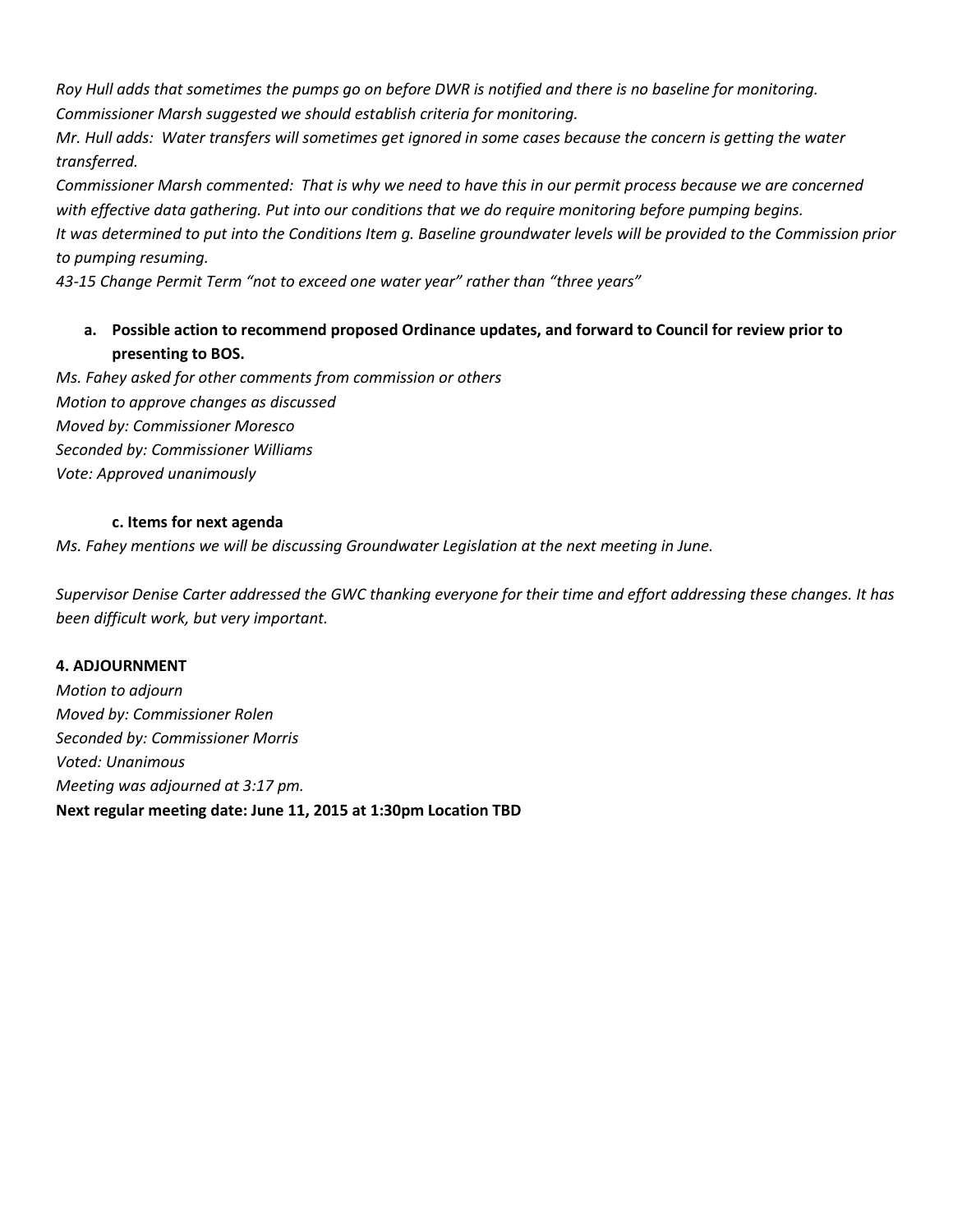# **Groundwater Commission, regular meeting June 11, 2015, 1:30-3:30 @ Colusa County Farm Bureau**

# **STAFF REPORT**

#### **Groundwater Commission**

Commissioner Morris' term expired in March. Thank you to Commissioner Morris for his years of generous service on the Commission. Welcome new Commissioner, Matt LaGrande.

## **Water Users Group**

The Water Users Group met May 19, 2015. Discussions included groundwater conditions, subsidence and the need for more surface water in the problem areas of the county. Their next meeting is scheduled for August 25, 2015

#### **Groundwater Ordinance**

At their March 12, 2015 meeting, the Groundwater Commission approved recommended changes to the County Groundwater Management Ordinance and voted to forward those recommendations to the Board of Supervisors. The Ordinance revisions were presented to the Board of Supervisors, after review by Council, as a discussion item at their May 12, 2015 meeting. The Board of Supervisors approved the changes with a few minor adjustments, and directed staff and County Council to move forward to get the document prepared for a first reading which took place at the June 2, 2015 BOS meeting. A **public hearing** will be held at **9:30 a.m. on June 16, 2015** at the Board Chambers. The Board recognized all of the hard work by Commission and WUG members.

#### **Technical Support Team**

Staff continues to work with the TST to update the groundwater level monitoring network. This is a work in progress. We will review the recent updates under Agenda Item 3a.

We are still waiting on DWR's 2014 Land and Water Use report for Colusa County, which will help us to estimate groundwater and surface water use in the County. Staff is working with GCID to facilitate the development of a water balance for Colusa County.

Public Works has recently completed several GIS maps for the Water Resources Department that will be a foundation for future work to help with our water use estimates and monitoring efforts, as well as the new GW Sustainability Plan(s).

## **Groundwater Legislation Outreach**

## **SGMA Outreach to Local Agencies**

Two meetings were facilitated with local agencies in Colusa County that are eligible to be Groundwater Sustainability Agencies (GSAs). The purpose of these meetings was to get an idea of the different agencies' thoughts and ideas regarding formation of the GSA/GSAs within county boundaries. We will follow up with future meetings, possibly utilizing a meeting facilitator, to determine a path forward. Staff has submitted an application for meeting facilitation services to DWR.

The following local districts have elected to be, or plan to be, GSAs: Provident and Princeton-Codora-Glenn Irrigation Districts have elected to form a joint GSA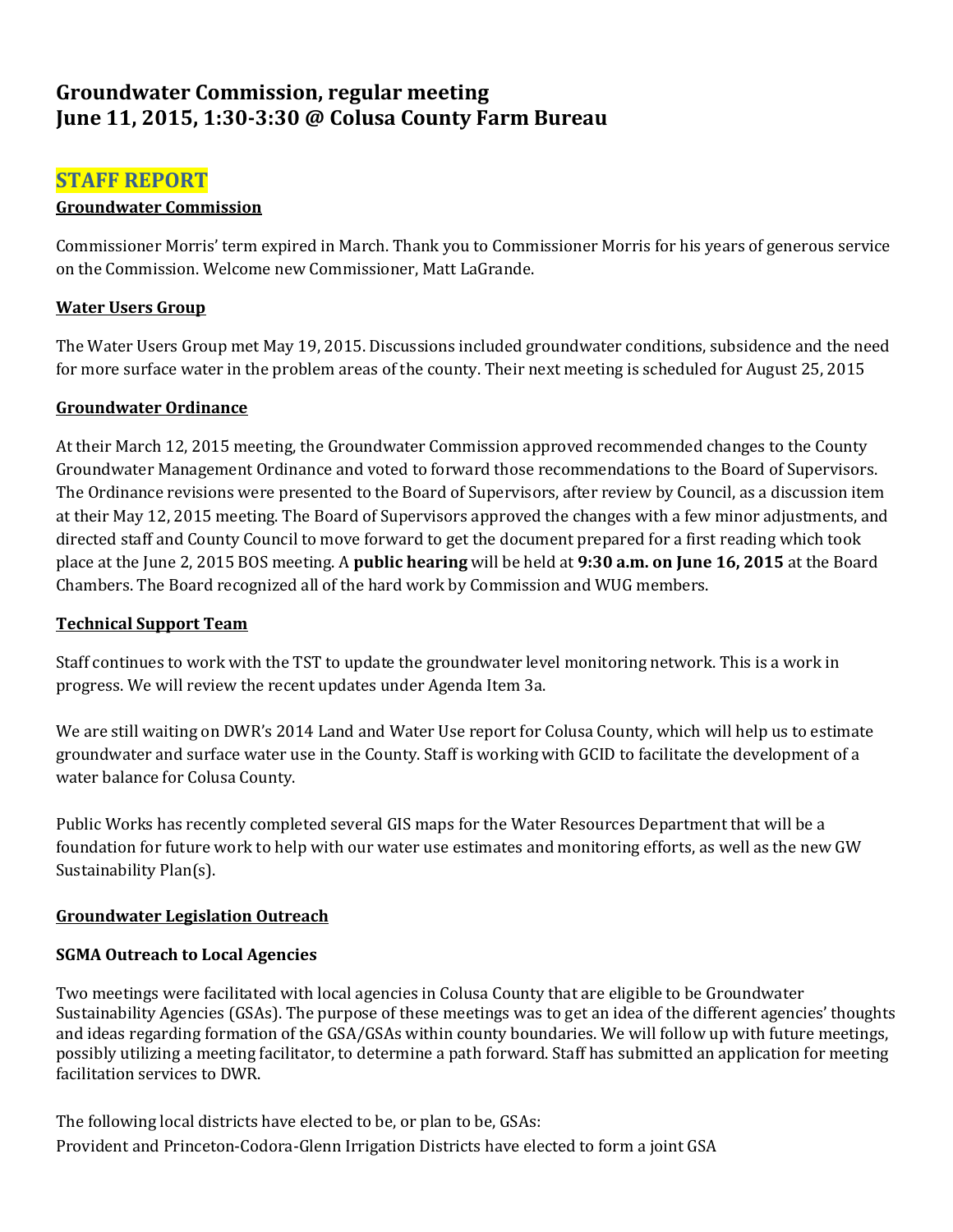Colusa County Water District has elected to be a GSA Westside Water District is planning to be a GSA RD 1004 is planning to be a GSA

The Colusa County Board of Supervisors will be deciding on adopting a Resolution to form a groundwater sustainability agency to cover the county at their June 16, 2015 meeting.

#### **Public Outreach Meeting**

A Groundwater Public Outreach Meeting to inform the public on groundwater issues was held **May 12 from 6:30- 8:30 p.m. at the Colusa County Fairgrounds**. Speakers included: Robert Donlan – Water Law overview; Roy Hull, Groundwater Conditions update; Kate Williams – SGMA; Supervisors Carter and Vann – County perspective. The meeting was very well attended with approximately 110-120 people, mostly landowners as well as water agency folks. When polled, the majority of the audience agreed that evening meetings were best for them. We will consider evenings for future outreach meetings. Should the Commission consider evening meetings?

#### **2015 Water Transfers**

There are currently no known proposals for out of county groundwater substitution transfers in Colusa County in 2015. There are proposed in-county transfer(s) to TCCA, as occurred last year.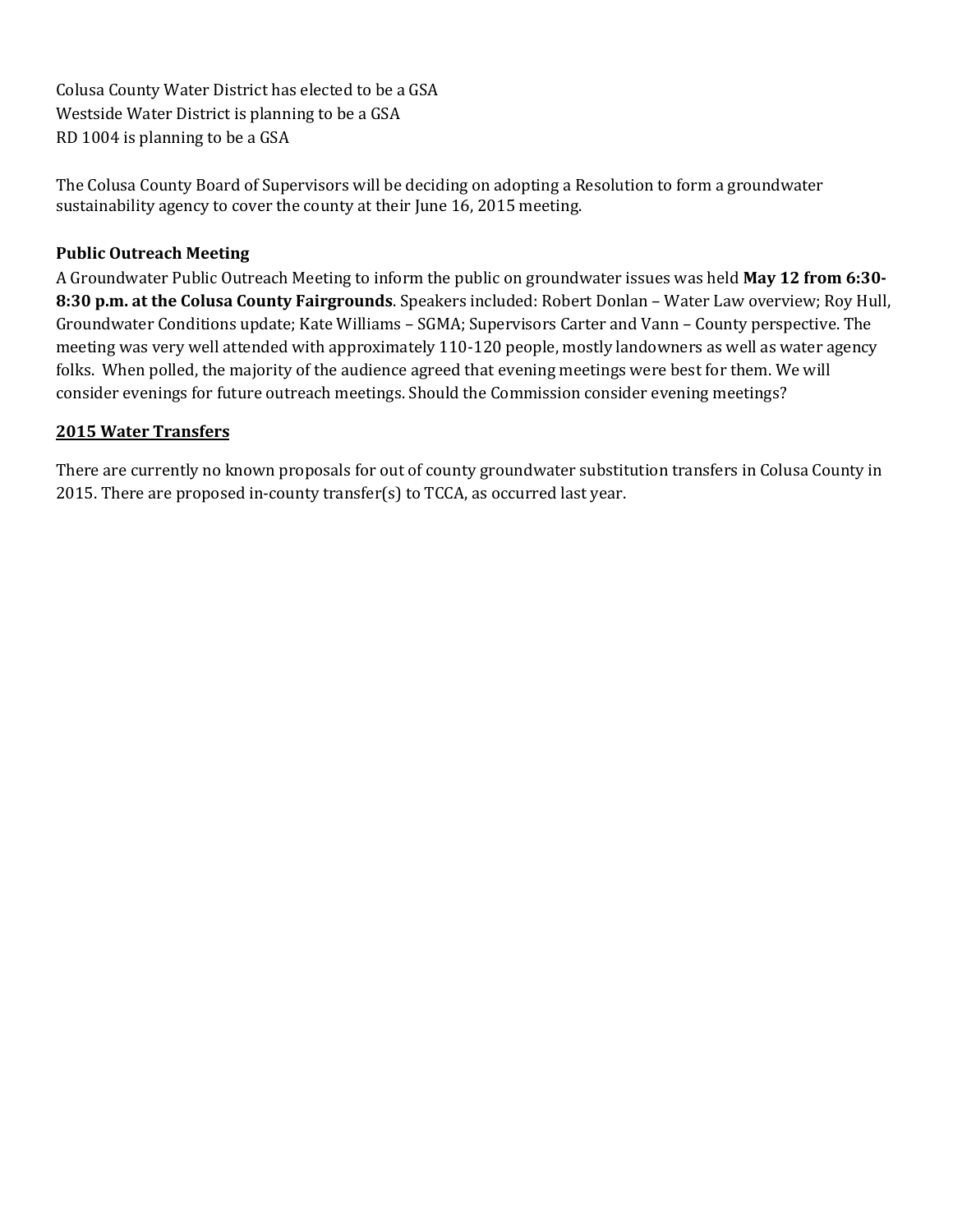**Colusa County Groundwater Commission**

# **Annual Statement of Goals and Objectives**

**For the period of September 1, 2014 – August 31, 2015**

# **Adopted by the Groundwater Commission 10/23/2014**

As per Colusa County Groundwater Commission Bylaws, page 4, Annual Goals: *The Commission shall adopt a statement of goals and objectives annually, not later than September 1. Such statement may be amended no more than once each year.*

# **Status Update, June 11, 2015**

With the passing of the Sustainable Groundwater Management Act (SGMA), focus has shifted from implementing the GMP to complying with the new legislation, although the GMP is still in effect until adoption of the new Groundwater Sustainability Plan (GSP). Going forward we will focus on elements of the GMP that will tie in with the GSP.

# **Goal 1: Execute the Groundwater MOU**

- a. MOU is approved and signed off by Colusa County Board of Supervisors
- b. MOU is signed by:
	- 1. Cities of Colusa and Williams
	- 2. Public Utility Districts in Arbuckle, Grimes, Princeton and Maxwell
	- 3. MOU is presented by staff at District Board meetings and signed agreements are executed with as many of the 26 water purveyors listed in the GMP as feasible

Status: Partially completed. The MOU was signed by the Colusa County Board of Supervisors on May 6, 2014. It was signed by the following entities: RD 108 (6/24/14); RD 1004 (8/7/14) Colusa County Water District (8/13/14); Maxwell Irrigation District (9/9/14); Westside Water District (9/11/14); TCCA (10/10/14)

# **Goal 2: Revise Groundwater Ordinance**

- a. Water Users Group develops recommendations for revisions to the current Groundwater Ordinance
- b. At least two reports by staff on the progress of the Groundwater Ordinance revisions is given to the Board of Supervisors
- c. Groundwater Ordinance is updated and approved by Board of Supervisors

Status: Completed. Through a series of meetings, the WUG and Commission developed suggested revisions to the Ordinance. Staff has provided updates to the BOS during the update process. At their May 12, 2015 meeting, the Board of Supervisors voted to bring the proposed changes to a public hearing, with minor revisions. The first reading will take place at the June 2, 2015 BOS meeting.